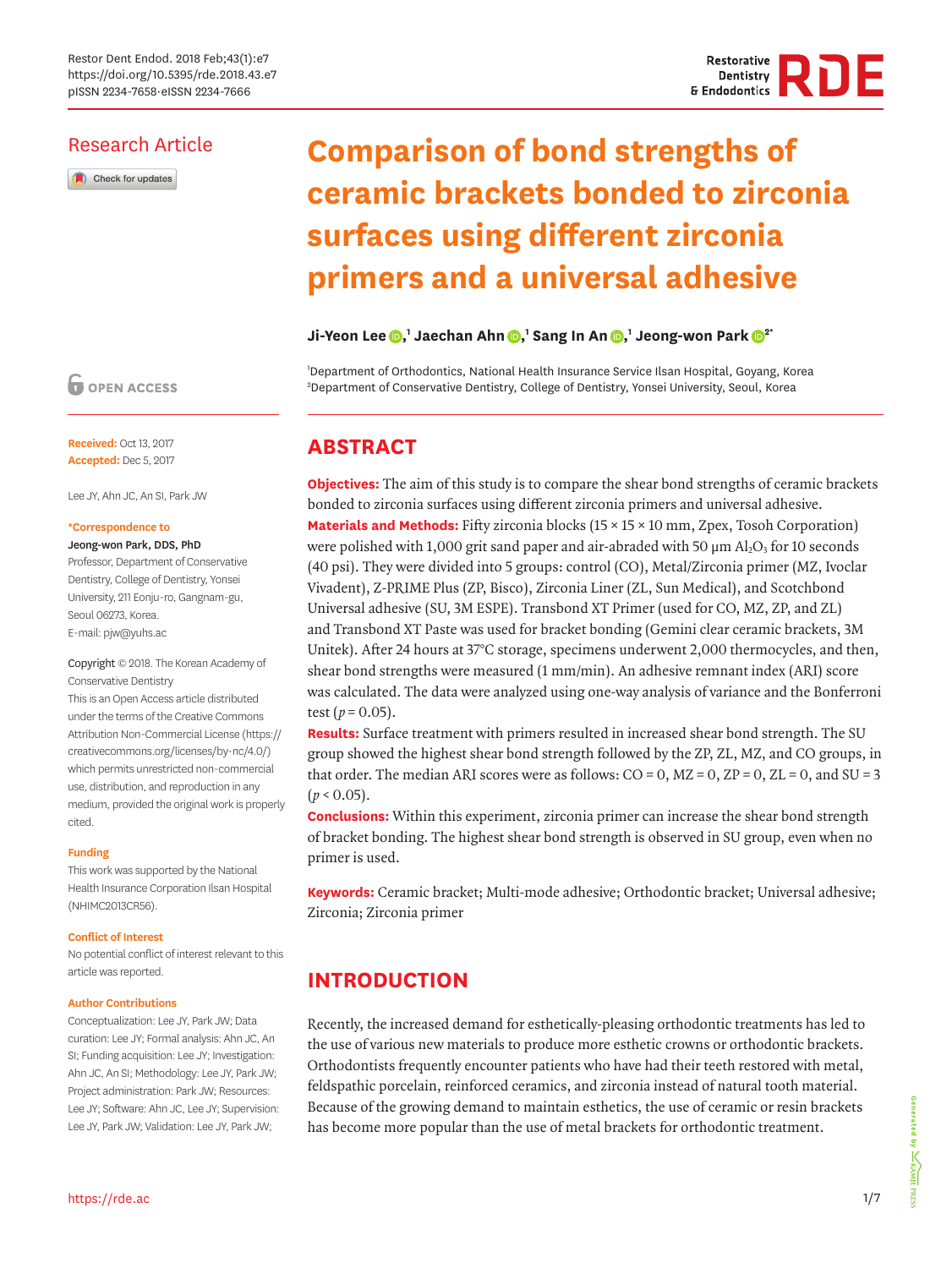

Visualization: Ahn JC, An SI; Writing - original draft: Lee JY; Writing - review & editing: Lee JY, Park JW.

#### **ORCID iDs**

Ji-Yeon Le[e](https://orcid.org/0000-0002-4738-1184) D <https://orcid.org/0000-0002-4738-1184> Jaecha[n](https://orcid.org/0000-0002-0079-7238) Ahn <https://orcid.org/0000-0002-0079-7238> Sang I[n](https://orcid.org/0000-0002-0117-7700) An <sup>iD</sup> <https://orcid.org/0000-0002-0117-7700> Jeong-won Park <https://orcid.org/0000-0002-2517-8150>

<span id="page-1-0"></span>Originally, the zirconia core was covered with feldspathic porcelain powder as a veneer to maintain esthetics; however, owing to frequent fracture of the veneer, the use of monolithic zirconia crowns has increased [\[1](#page-5-0),[2\]](#page-5-1). In the past, they are used only for the posterior teeth because of the unaesthetic opacity problem. However, as the esthetics of monolithic zirconia crowns improve, they are being used not only for the posterior teeth, but also for anterior teeth [[3,](#page-5-2)[4](#page-5-3)].

<span id="page-1-3"></span><span id="page-1-2"></span><span id="page-1-1"></span>However, zirconia is resistant to hydrofluoric acid etching, making it difficult to obtain proper surface roughness using this traditional technique. Thus, various studies have reported techniques to improve the bond strength between zirconia and resin cement by mechanical, chemical, or combined methods. In mechanical surface treatments, roughening using  $Al_2O_3$ - or silica-coated particles leads to increased bond strength [[5](#page-5-4)[-7\]](#page-5-5). Several zirconia primers are available for chemical treatment [[4](#page-5-3)[,8](#page-6-0)[-10\]](#page-6-1). Usually, these primers contain 10-methacryloyloxydecyl dihydrogen phosphate (10-MDP) as a key component. The phosphate group of the 10-MDP can react with the zirconium oxide, and this increases the bond strength. However, the separate use of a zirconia primer for increasing bonding requires time and increases the cost.

Universal or multi-mode adhesives for direct and indirect restoration with etch-and-rinse or self-etch modes were introduced recently. They usually contain 10-MDP and thus make bonding to zirconia possible without the use of zirconia primers. However, only a few studies on the bond strength between orthodontic brackets and zirconia crowns when these adhesives are used have been published [\[11](#page-6-2)[-13](#page-6-3)].

<span id="page-1-5"></span><span id="page-1-4"></span>There are various materials used to make orthodontic brackets, such as metal, ceramic, resin, and zirconia. Many patients now prefer transparent or white-colored brackets to metal brackets for esthetic reasons, but the bond strength between the bracket and the crown in these devices should be adequate for clinical treatment. A few studies on the shear bond strength between porcelain and metal or ceramic brackets have been published [\[14](#page-6-4)]. However, to our knowledge, there have been no such studies on zirconia and ceramic orthodontic brackets. The base of the ceramic bracket is different from that of the metal bracket; thus, the effect of surface treatments using zirconia primers or a universal adhesive to replace the zirconia primer for orthodontic purposes should be evaluated.

The aim of this study was to compare the shear bond strengths of orthodontic ceramic brackets bonded to zirconia surfaces using 3 different zirconia primers and a universal adhesive. The null hypothesis was that there was no difference in the bonding strength of orthodontic ceramic brackets bonded to zirconia surfaces using different primers and universal adhesive.

# **MATERIALS AND METHODS**

Fifty yttria-stabilized zirconium oxide core (Zpex, Tosoh Corporation, Tokyo, Japan) specimens were produced  $(15 \times 15 \times 10 \text{ mm})$  using a copy milling machine and sintered. They were embedded in auto-polymerizing acrylic resin (Ortho-Jet, Lang Dental Manufacturing Co., Inc., Wheeling, IL, USA). Zirconia surfaces were polished with 1,000 grit silicon carbide paper, ultrasonically cleaned, and air-dried. Specimens were sandblasted with 50  $\mu$ m Al<sub>2</sub>O<sub>3</sub> particles for 10 seconds at 40 psi. The specimens were distributed into 5 groups ( $n = 10$  in each group).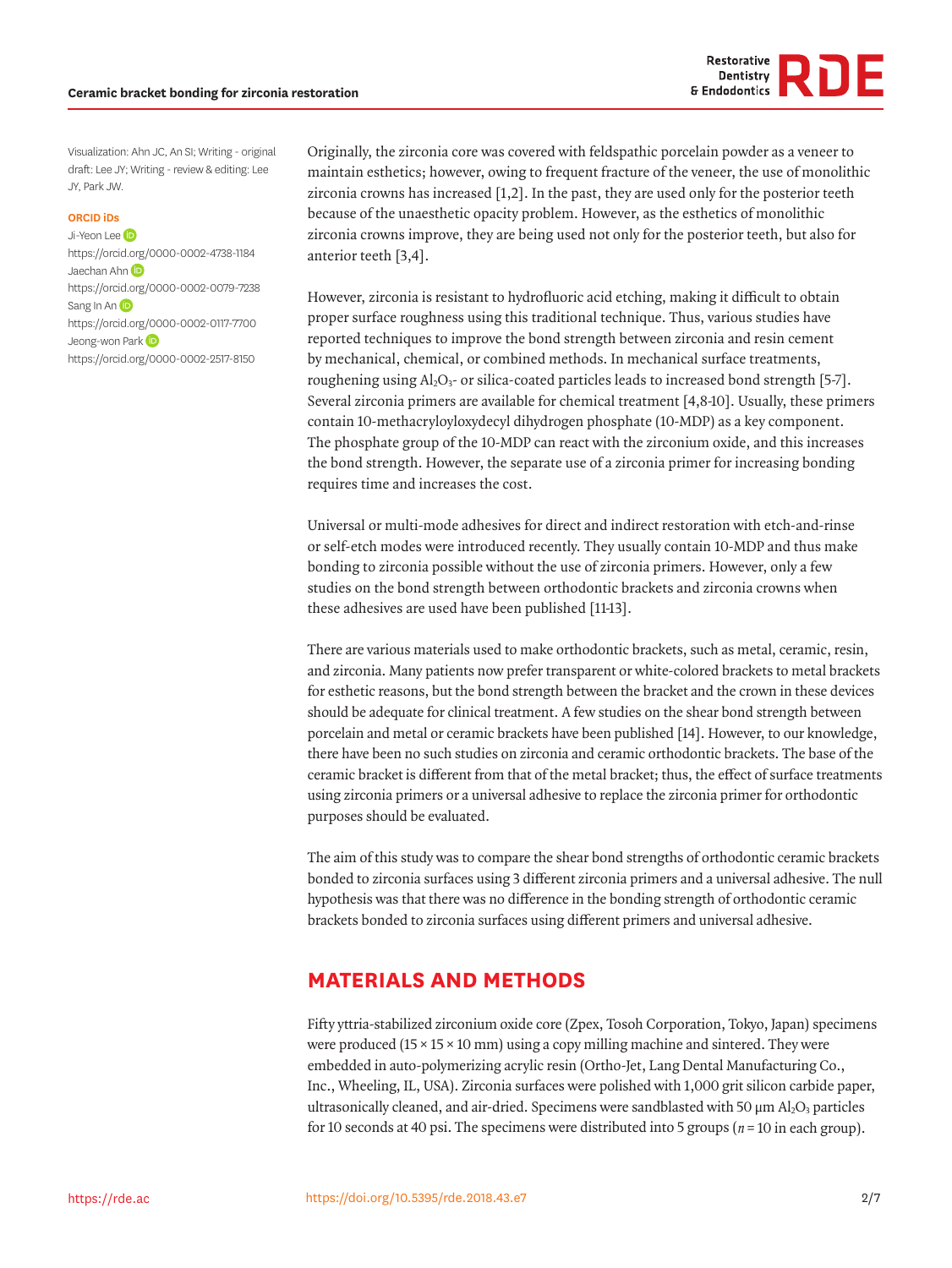<span id="page-2-2"></span>

The control group (CO) was not treated with zirconia primer. Transbond XT Primer (3M Unitek, Monrovia, CA, USA) was applied on both surfaces and brackets were bonded using Transbond XT Paste (3M Unitek). Each specimen was light-cured for 15 seconds at 1,100 mW/ cm2 (Mr. Light LED curing light, Dent Zar, Tarzana, CA, USA).

Three different zirconia primers were applied on the zirconia surface. Metal/Zirconia primer (MZ; Ivoclar Vivadent, Schaan, Liechtenstein), Z-PRIME Plus (ZP; Bisco, Schaumburg, IL, USA), and Zirconia Liner (ZL; Sun Medical, Shiga, Japan) were applied to the specimens of the MZ, ZP, and ZL groups, respectively according to the manufacturer's instructions. Then, Transbond XT Primer was applied on both surfaces and brackets were bonded using Transbond XT.

For the SU group, Scotchbond Universal adhesive (3M ESPE, St. Paul, MN, USA) was applied on the zirconia surface according to the manufacturer's instructions, and ceramic brackets were then bonded on the specimens in a manner similar to that used in the CO group. To minimize the difference, all procedures were done by one operator. The compositions of the 3 zirconia primers and universal adhesive are shown in **[Table 1](#page-2-0)**.

The fifty specimens were stored in a distilled water at 37°C for 24 hours and subjected to 2,000 one-minute-long thermocycles at 5°C and 55°C. The bracket bonded zirconia specimens were mounted on the testing machine zig which bonded surface was perpendicular to the base and the shear bond strength was measured by a universal testing machine (EZ test, Shimadzu Co., Kyoto, Japan), at a crosshead speed of 1 mm/min until bonding failure occurred. The fractured surface was assessed using a stereomicroscope (X30, OPMI Pico, Carl Zeiss Meditec AG, Jena, Germany); the magnified surfaces were classified according to the adhesive remnant index (ARI) score (**[Table 2](#page-2-1)**) [[15](#page-6-5)]. To obtain a representative image, scanning electron microscope (SEM) images (×100) were obtained (**[Figure 1](#page-3-0)**). For comparison of shear bond strength, we performed the one-way analysis of variance and *post hoc* multiple comparisons using the Bonferroni method at  $\alpha$  = 0.05. For comparison of the ARI index, we used Fisher's exact test  $(p < 0.05)$ .

#### <span id="page-2-0"></span>**Table 1.** Composition of primers and universal adhesive

| Trade name (abbreviation)          | Composition                                                                                                                                      | Manufacturer                            |  |
|------------------------------------|--------------------------------------------------------------------------------------------------------------------------------------------------|-----------------------------------------|--|
| Metal/Zirconia Primer (MZ)         | Tertiary butyl alcohol, methyl isobutyl ketone, phosphonic acid acrylate,<br>benzoylperoxide                                                     | Ivoclar Vivadent, Schaan, Liechtenstein |  |
| Z-PRIME Plus (ZP)                  | Carboxylic acid monomer (BPDM), HEMA, ethanol, organophosphate<br>monomer (10-MDP)                                                               | Bisco, Schaumburg, IL, USA              |  |
| Zirconia Liner (ZL)                | MMA, 10-MDP, 4-methoxyphenol (HQME)                                                                                                              | Sun Medical, Shiga, Japan               |  |
| Scotchbond Universal adhesive (SU) | Organophosphate monomer (10-MDP), dimethacrylate resins (BisGMA, etc.),<br>HEMA, Vitrebond copolymer, filler, ethanol, water, initiators, silane | 3M ESPE, St. Paul, MN, USA              |  |

BPDM, biphenyl dimethacrylate; HEMA, hydroxyethyl methacrylate; BPDM, biphenyl dimethacrylate; 10-MDP, 10-methacryloyloxydecyl dihydrogen phosphate; MMA, methyl methacrylate; HQME, hydroquinone monomethyl ether.

<span id="page-2-1"></span>**Table 2.** Adhesive remnant index (ARI) scores

| <b>ARI score</b> | Criteria                                                                      |  |  |  |
|------------------|-------------------------------------------------------------------------------|--|--|--|
|                  | No adhesive left on the tooth.                                                |  |  |  |
|                  | Less than half of the adhesive left on the tooth.                             |  |  |  |
| 2                | More than half of the adhesive left on the tooth.                             |  |  |  |
| 3                | All adhesive left on the tooth, with distinct impression of the bracket mesh. |  |  |  |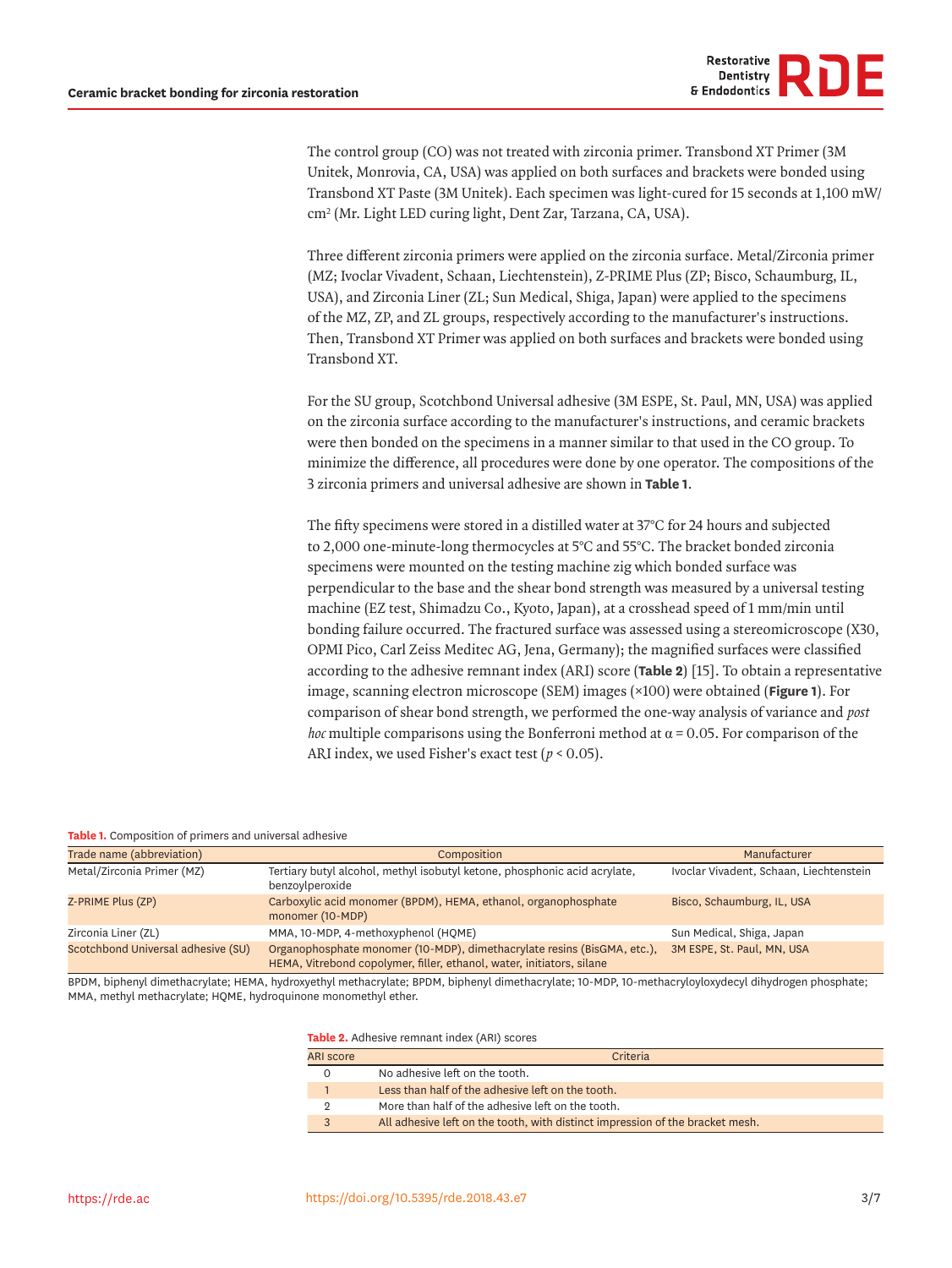



<span id="page-3-0"></span>**Figure 1.** Scanning electron micrographs (×100) of zirconia surface. (A, B) adhesive failure pattern; (C, D) mixed failure pattern; (E) cohesive failure pattern within the cement. The remnants of the cement were observed on the zirconia surface.

CO, control; MZ, Metal/Zirconia primer (Ivoclar Vivadent, Schaan, Liechtenstein); ZP, Z-PRIME Plus (Bisco, Schaumburg, IL, USA); ZL, Zirconia Liner (Sun Medical, Shiga, Japan); SU, Scotchbond Universal adhesive (3M ESPE, St. Paul, MN, USA).

## **RESULTS**

The results of shear bond strength analysis are described in **[Table 3](#page-3-1)**. Surface treatments with primers resulted in shear bond strength higher than that obtained without primer use in the CO group. The SU group showed the highest shear bond strength, followed by the ZP, ZL, MZ, and CO groups.

<span id="page-3-1"></span>**Table 3.** Shear bond strengths (SBSs) of ceramic brackets bonded to zirconia surface (MPa, *n* = 10)

| Group         | <b>SBS</b>                   | Minimum | <b>Maximum</b> |
|---------------|------------------------------|---------|----------------|
| <sub>CO</sub> | $1.07 \pm 0.81$ <sup>d</sup> | 0.22    | 2.60           |
| <b>MZ</b>     | $5.16 \pm 0.83$ <sup>c</sup> | 4.08    | 6.51           |
| <b>ZP</b>     | $10.47 \pm 2.69^{\rm b}$     | 5.91    | 13.37          |
| ZL            | $9.55 \pm 1.75^{\circ}$      | 7.09    | 12.32          |
| SU            | $13.85 \pm 1.48^a$           | 11.20   | 16.47          |

Same superscript indicates that the bond strength was not significantly different between the materials. CO, control; MZ, Metal/Zirconia primer (Ivoclar Vivadent, Schaan, Liechtenstein); ZP, Z-PRIME Plus (Bisco, Schaumburg, IL, USA); ZL, Zirconia Liner (Sun Medical, Shiga, Japan); SU, Scotchbond Universal adhesive (3M ESPE, St. Paul, MN, USA).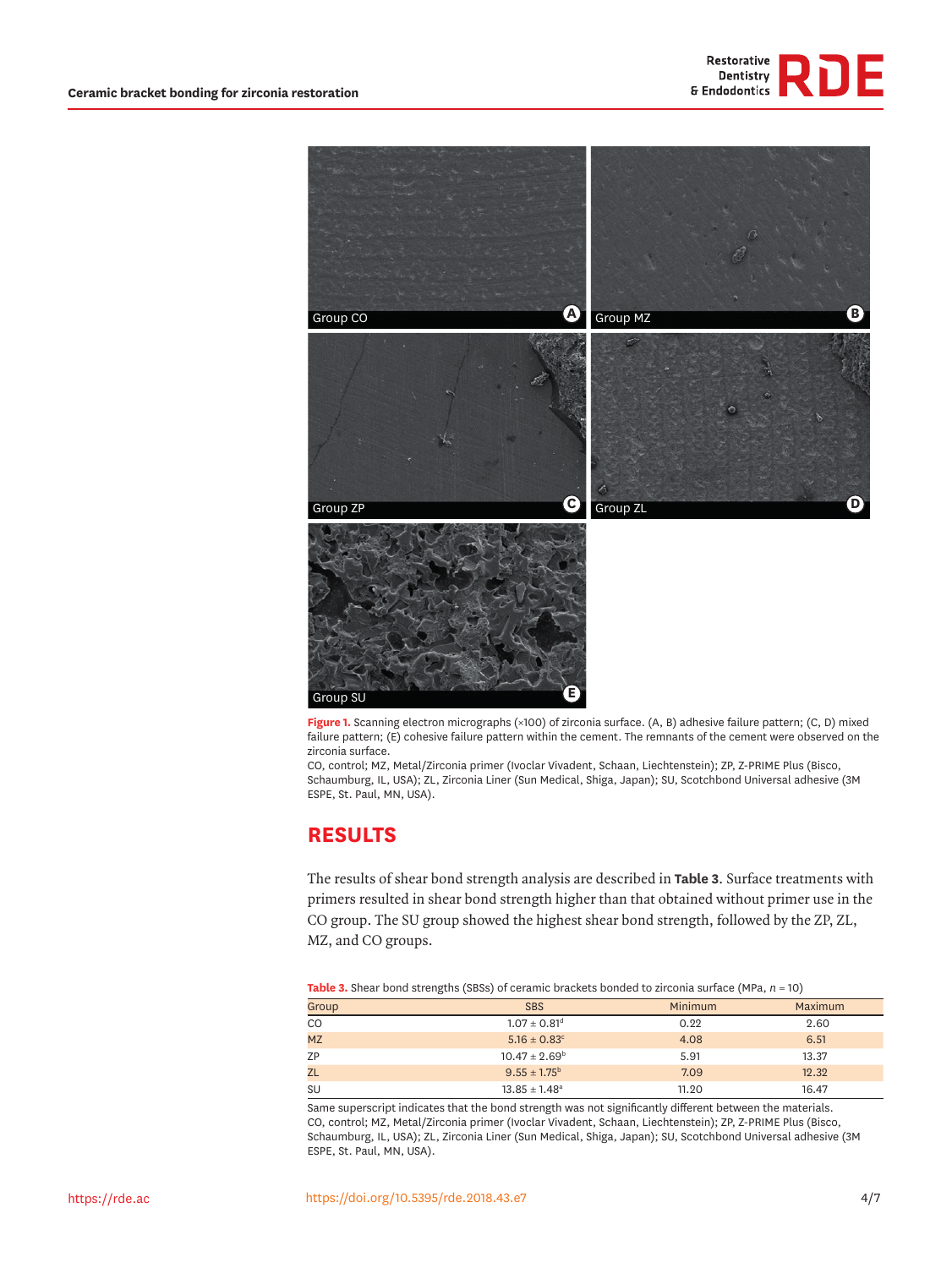| <b>Table 4.</b> Additional relationship with a control calculated depending on the remnants of addesive on the zircoma surface aren deponding |                 |           |                          |                          |                  |                 |  |  |
|-----------------------------------------------------------------------------------------------------------------------------------------------|-----------------|-----------|--------------------------|--------------------------|------------------|-----------------|--|--|
| Group                                                                                                                                         |                 | ARI score |                          |                          |                  |                 |  |  |
|                                                                                                                                               |                 |           |                          |                          | Median $(Q1-Q3)$ | Mean $\pm$ SD   |  |  |
| CO                                                                                                                                            |                 |           | $\overline{\phantom{0}}$ | $\overline{\phantom{a}}$ | $0(0-0)$         | $0.10 \pm 0.30$ |  |  |
| <b>MZ</b>                                                                                                                                     | 10 <sup>°</sup> |           | $\overline{\phantom{0}}$ | $\qquad \qquad$          | $0(0-0)$         | $0.00 \pm 0.00$ |  |  |
| ZP                                                                                                                                            |                 |           | $\overline{\phantom{0}}$ |                          | $0(0-1)$         | $0.40 \pm 0.49$ |  |  |
| ZL                                                                                                                                            |                 |           | $\overline{\phantom{0}}$ | $\qquad \qquad$          | $0(0-1)$         | $0.30 \pm 0.46$ |  |  |
| SU                                                                                                                                            |                 |           |                          |                          | $3(2-3)^*$       | $2.60 \pm 0.49$ |  |  |

<span id="page-4-0"></span>**Table 4.** Adhesive remnant index (ARI) scores calculated depending on the remnants of adhesive on the zirconia surface after debonding

Q1, first quartile; Q3, third quartile; SD, standard deviation; CO, control; MZ, Metal/Zirconia primer (Ivoclar Vivadent, Schaan, Liechtenstein); ZP, Z-PRIME Plus (Bisco, Schaumburg, IL, USA); ZL, Zirconia Liner (Sun Medical, Shiga, Japan); SU, Scotchbond Universal adhesive (3M ESPE, St. Paul, MN, USA). \*Statistically significant difference (Fisher's exact test; *p* < 0.05).

> During the analysis of the debonded surfaces, most of the CO and MZ specimens showed adhesive failure patterns. However, some specimens of the ZP and ZL groups showed mixed failure (**[Table 4](#page-4-0)**). The SU group showed mixed or cohesive failure patterns within the bonding resin and ceramic bracket. The SEM micrographs of the representative failure pattern are illustrated in **[Figure 1](#page-3-0)**. Both the CO and MZ groups showed adhesive failure when observed using a stereomicroscope; the difference was small when SEM images were observed. In the CO group, no remnants were observed on the zirconia surface, and for the MZ group, small particles remained on the zirconia surface. Some of the specimens of the ZP and ZL groups showed mixed failure patterns and adhesive remnants were observed. For the SU group, large quantities of cement and adhesives remained on the zirconia surface.

## **DISCUSSION**

<span id="page-4-2"></span>The ideal bond strength required for orthodontic brackets is not the maximum bond strength. Instead, the bond strength should be adequate enough for enduring orthodontic treatment while being sufficiently weak to permit easy bracket removal. This is to avoid any concerns about inflicting damage to the restorations while debonding brackets that the clinician may have. In this study, 4 different surface treatments (MZ, ZP, ZL, and SU) were applied on zirconia surfaces to increase the bond strength between ceramic brackets and zirconia. Previous studies have shown that the bond strength between the orthodontic bracket and the restoration on tooth surface is acceptable if it exceeds 6–8 MPa [[16,](#page-6-6)[17\]](#page-6-7). The CO group showed the lowest shear bond strength, implying that only sandblasting is not an appropriate surface pretreatment method for bracket bonding on zirconia surfaces. The ZP, ZL, and SU groups showed significantly higher shear bond strengths than the CO group, but the shear bond strength of the MZ group was lower than 6 MPa, which might not be clinically acceptable for bracket bonding. These results are coincident with the ARI score. This might be due to the absence of 10-MDP.

<span id="page-4-4"></span><span id="page-4-3"></span><span id="page-4-1"></span>It has been reported that combined treatment using silica-coating, silane, and MDP is reliable, and MDP-containing monomers improve the adhesion between resin cement and zirconia [[4,](#page-5-3)[18\]](#page-6-8). Many previous studies have reported that MDP-containing primers not only increase the bond strength by improving chemical bonding with zirconium oxide, but also maintain stable bonding after thermocycling [\[19](#page-6-9)[-21](#page-6-10)]. Consistent with previous research, the ZP, ZL, and SU groups, which were treated with primer containing MDP, showed clinically acceptable shear bond strengths. ZP contains organophosphate and carboxylic acid monomers; phosphate monomers can co-polymerize with monomers of resin, and carboxylic monomer helps in substrate bonding [\[22](#page-6-11)[,23](#page-6-12)]. It was reported that ZP application was associated with lower bond strength than the application of other MDP-containing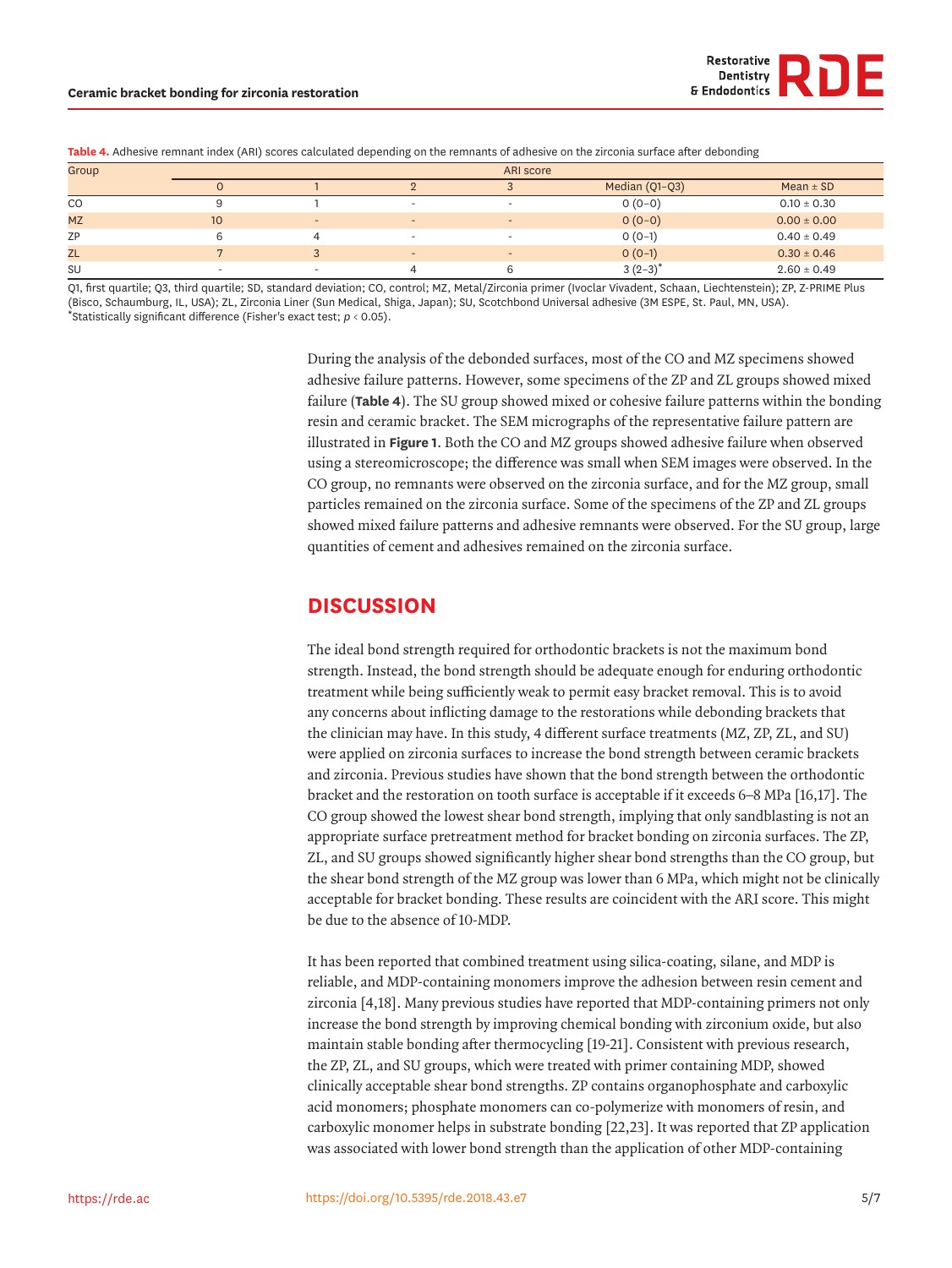

<span id="page-5-6"></span>primers, because carboxylic acid monomers may have weakened the bonding with the methacrylate group of resin cement [\[24\]](#page-6-13). However, according to the results of this study, there was no significant difference between the bond strength in the ZP and ZL groups.

<span id="page-5-7"></span>It has been reported that universal adhesives are stable alternatives to conventional bonding techniques [\[25](#page-6-14)]. In this experiment, the SU group had significantly higher shear bond strength than the other groups. This adhesive had not been originally developed as a zirconia adhesive, but as observed in this study, it improved bond strength better than other primers that are specialized for zirconia. A possible explanation is that the 10-MPD in the Scotchbond could increase the bond strength, and the Vitrebond copolymer, which is a unique component of the Scotchbond, may also help in bonding to the zirconia surface. Following these results, SU could replace the zirconia primer in the separate step implemented before application of the bonding agent, and it may simplify the bonding step.

In the study of bonding failure patterns, the SU groups showed the most amount of cement remnants on the zirconia surface, and this is consistent with the results of the shear bond strength analysis. Most of the CO and MZ samples showed adhesive failure patterns, reflecting low shear bond strengths.

## **CONCLUSIONS**

Using the zirconia primers can increase the bond strength between the ceramic bracket and zirconia restoration. The SU group showed the highest shear bond strength, even without the use of the zirconia primer, suggesting that the Scotchbond adhesive can be used to simplify the bonding step. The shear bond strengths of the ZP, ZL, and SU groups are clinically acceptable.

# **REFERENCES**

- <span id="page-5-0"></span>[1.](#page-1-0) Aboushelib MN, de Jager N, Kleverlaan CJ, Feilzer AJ. Effect of loading method on the fracture mechanics of two layered all-ceramic restorative systems. Dent Mater 2007;23:952-959. **[PUBMED](http://www.ncbi.nlm.nih.gov/pubmed/16979230) | [CROSSREF](https://doi.org/10.1016/j.dental.2006.06.036)**
- <span id="page-5-1"></span>[2.](#page-1-0) Miyazaki T, Nakamura T, Matsumura H, Ban S, Kobayashi T. Current status of zirconia restoration. J Prosthodont Res 2013;57:236-261. **[PUBMED](http://www.ncbi.nlm.nih.gov/pubmed/24140561) | [CROSSREF](https://doi.org/10.1016/j.jpor.2013.09.001)**
- <span id="page-5-2"></span>[3.](#page-1-1) Özcan M, Bernasconi M. Adhesion to zirconia used for dental restorations: a systematic review and metaanalysis. J Adhes Dent 2015;17:7-26. **[PUBMED](http://www.ncbi.nlm.nih.gov/pubmed/25646166)**
- <span id="page-5-3"></span>[4.](#page-4-1) Atsu SS, Kilicarslan MA, Kucukesmen HC, Aka PS. Effect of zirconium-oxide ceramic surface treatments on the bond strength to adhesive resin. J Prosthet Dent 2006;95:430-436. **[PUBMED](http://www.ncbi.nlm.nih.gov/pubmed/16765155) | [CROSSREF](https://doi.org/10.1016/j.prosdent.2006.03.016)**
- <span id="page-5-4"></span>[5.](#page-1-2) Kato H, Matsumura H, Atsuta M. Effect of etching and sandblasting on bond strength to sintered porcelain of unfilled resin. J Oral Rehabil 2000;27:103-110. **[PUBMED](http://www.ncbi.nlm.nih.gov/pubmed/10672145) | [CROSSREF](https://doi.org/10.1046/j.1365-2842.2000.00489.x)**
- 6. Wolf DM, Powers JM, O'Keefe KL. Bond strength of composite to etched and sandblasted porcelain. Am J Dent 1993;6:155-158. **[PUBMED](http://www.ncbi.nlm.nih.gov/pubmed/8240779)**
- <span id="page-5-5"></span>[7.](#page-1-2) Baldissara P, Querzè M, Monaco C, Scotti R, Fonseca RG. Efficacy of surface treatments on the bond strength of resin cements to two brands of zirconia ceramic. J Adhes Dent 2013;15:259-267. **[PUBMED](http://www.ncbi.nlm.nih.gov/pubmed/23653899)**